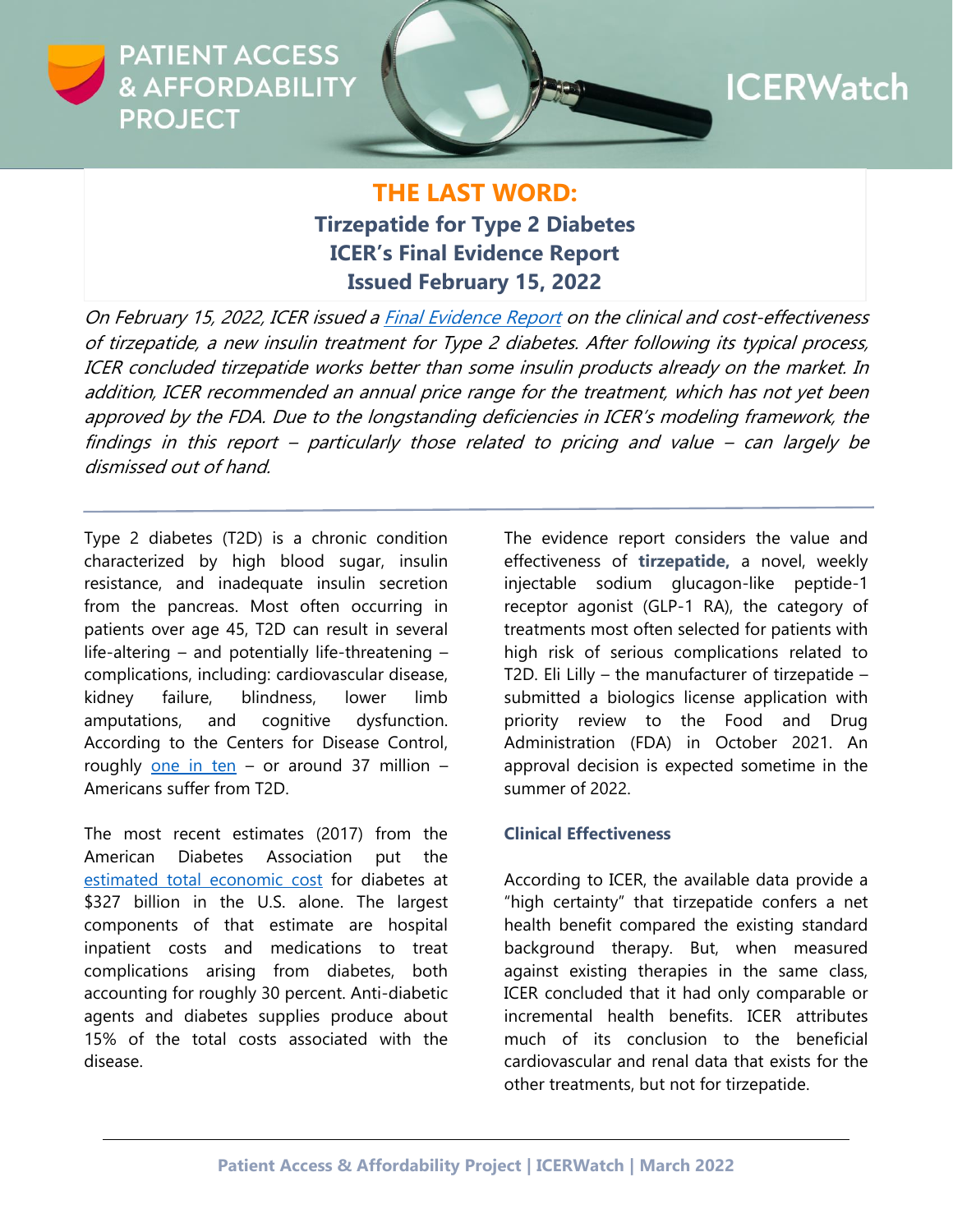In a [statement](https://icer.org/news-insights/press-releases/icer-publishes-final-evidence-report-and-policy-recommendations-on-tirzepatide-for-type-2-diabetes/) accompanying the report, ICER's senior vice president of health economics said that "studies of cardiovascular outcomes with tirzepatide have not been concluded, and therefore there is still uncertainty on its true comparative clinical effectiveness in relation to other available treatment options."

However, the report mostly glosses over the fact that phase three trials for tirzepatide – which will likely produce such data – are ongoing. Therefore, the lack of relevant data is not a reflection of the treatment's clinical effectiveness, but of ICER's timing.

All of this begs the question: Why is ICER performing this analysis now? Why not wait until the data become available? Or, at the very least, why not wait until the FDA decides whether to approve tirzepatide?

#### **Cost Effectiveness**

The cost effectiveness analysis in the report suffers from much of the same failings. As always, the section of the final evidence garnering the most attention is the one featuring Health-Benefit Price Benchmarks (HBPB) – estimated price ranges at which ICER claims a drug can be considered cost-effective. Based on the available data – which, once again, ICER acknowledges is insufficient to draw any definitive conclusions – ICER declares that a "fair" price for tirzepatide is somewhere between \$5,500 and \$5,700 a year.

Another key data point missing from ICER's analysis is the actual price of tirzepatide. Rather than waiting for the manufacturer to set a price, ICER simply assumes the same net price as a T2D treatment already on the market as a placeholder. In other words, ICER claims to have made a rigorous assessment of the cost effectiveness of tirzepatide without knowing what it costs.

#### **Imaginary Models**

The fundamental flaws in ICER's modeling removes the report's analysis and conclusions even further from reality. As we've noted many times, ICER's valuation claims are not the result of rigorous analysis. They are based largely on assumptions plucked from literature – often no better than guesswork – rather than long-term clinical data. Their assumptions are then used to populate simulations that capture the hypothetical progress of hypothetical patient populations moving through various disease stages over the course of their hypothetical lifetimes.

All of this means the outcomes produced by ICER's simulations – the basis for its claims about fair pricing – are almost entirely dependent on what assumptions are made up front and which instruments are chosen from the available literature.

In the case of tirzepatide, ICER claims to have modeled the long-term health outcomes for T2D patients in the absence of any long-term data. Moreover, the model selected by ICER, and its expert academic advisors is only one of some 30 models developed to support value claims in diabetes over the past 20 years. If ICER had chosen another framework, the results would likely have been quite different, yet no more or less credible.

Put simply, ICER's modeled claims are imaginary. The simulations that produce them are driven entirely by subjective assumptions. The conclusions produced by ICER's modeling cannot be empirically evaluated or replicated. Thus, they fail to meet even the most basic requirements of scientific inquiry.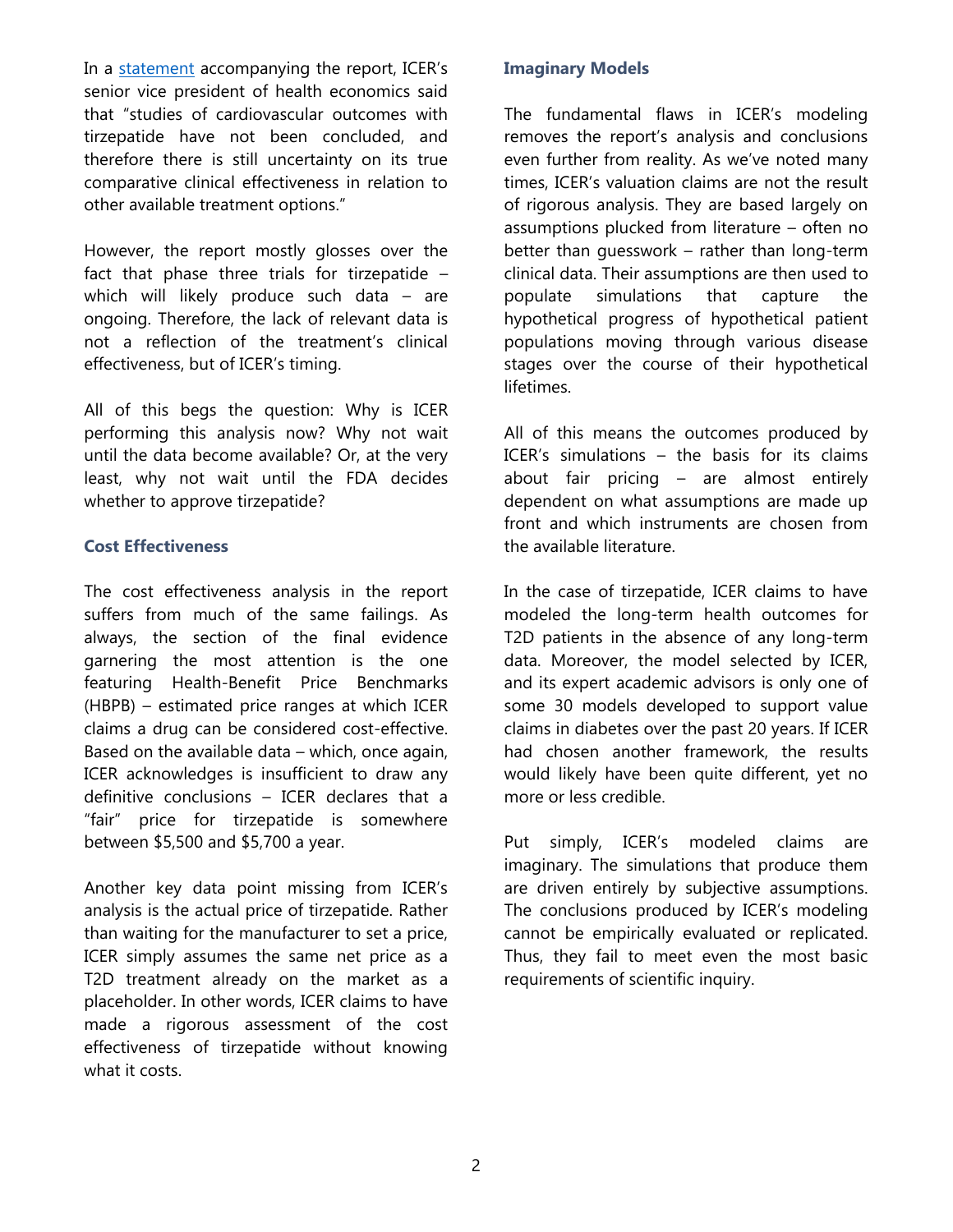### **The Impossible QALY**

The scientific and analytical failures of ICER's methodology have been well documented. On top of the assumption-driven simulations, their models fail to meet the standards for quantitative measurement. Despite widespread criticism, ICER continues to use a "Quality Adjusted Life Year" (QALY) standard to make its cost and value determinations.

Put simply, ICER assigns a monetary value to the quality and duration of a hypothetical patient's life as they move through the simulated stages of a disease. One QALY equals one full year of life in perfect health. The primary purpose of ICER's models – for both clinical and cost effectiveness – is to divine a lifetime incremental cost-per-QALY for any given treatment.

One of many problems with this approach is that the QALY is an impossible mathematical construct. In addition to being driven almost exclusively by assumptions, the scoring algorithms and instruments ICER uses to measure the quality of simulated life produce nothing more than ordinal – rather than ratio – measures. Put simply, this means they can measure whether a patient improved in specified areas, but they cannot measure by how much.

Ignoring the basic standards of fundamental measurement, ICER assumes the instruments they use to measure quality of life – like the EQ-5D-3L-5L, for example – somehow produce mystical ratio measures, even though they were never designed for that purpose.

The ordinal instruments also result in value ranges that do not have a true zero. Without a true zero, the scores cannot be multiplied or divided, which makes them utterly useless in

making calculations. Both factors – interval properties and the presence of a true zero – are prerequisites for scientific measurement of response to therapy and change over time.

By utilizing this approach, ICER refuses to acknowledge that, to be credible, value claims must refer to single attributes with ratio or interval measurement properties. They must also be empirically evaluable. This applies to patient-reported outcomes as well as clinical and resource utilization claims. Instead ICER resorts to composite claims that fail all these requirements, which ultimately makes their analysis a meaningless exercise.

In short, the QALY is a mathematical and scientific impossibility that simply cannot be used to make the kinds of assessments ICER attempts in its evidence reports and treatment valuations. Both ICER and its team of academic advisers are aware of these shortcomings to their methodology. Unfortunately, imaginary claims are central to its business model.

If that wasn't bad enough, the QALY also discriminates against patients with conditions like T2D. For those suffering from one of many chronic and incurable illnesses, a year in perfect health is rarely possible. As a result, any valuation based on the QALY will inherently undervalue treatments for those conditions, even if the treatments produce dramatic, improvements to a patient's quality of life.

#### **Conclusion**

In its clinical trials, tirzepatide produced positive results for a significant percentage of people with T2D. It may not benefit the entire population, but, so far, the available evidence strongly suggests tirzepatide could provide another treatment option for T2D patients and their clinicians to consider. Overall, tirzepatide is a significant step forward that clinicians and